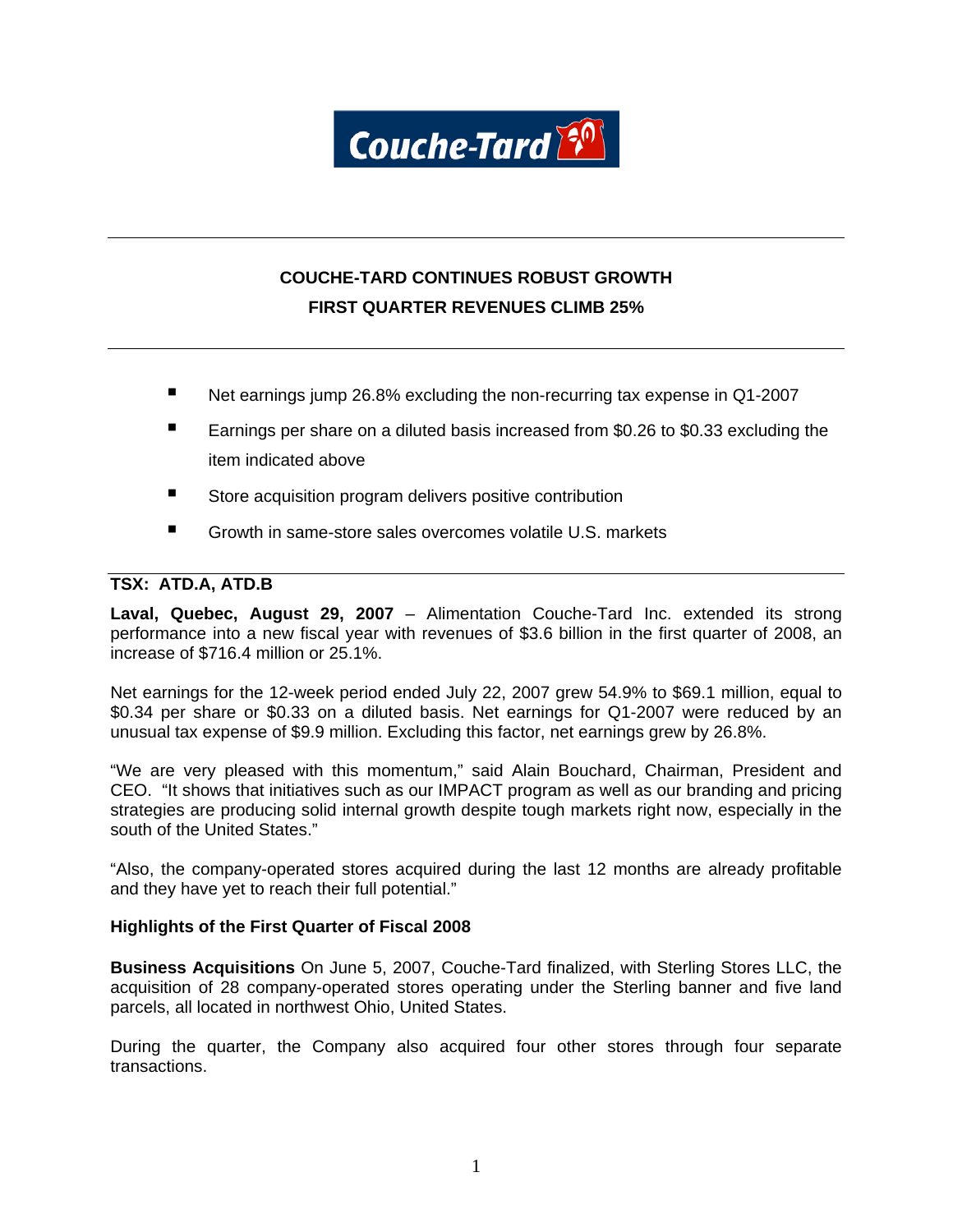# **Growth of the Store Network**

|                                          | Company-<br>operated |                          |       |
|------------------------------------------|----------------------|--------------------------|-------|
|                                          | stores               | <b>Affiliated stores</b> | Total |
| Number of stores, beginning of period    | 4,072                | 1,441                    | 5,513 |
| Acquisitions                             | 32                   |                          | 32    |
| Openings / constructions / additions     | 10                   | 89                       | 99    |
| Closures / withdrawals                   | (15)                 | (14)                     | (29)  |
| Conversions into company-operated stores | 3                    | (3)                      | ٠     |
| Number of stores, end of period          | 4,102                | 1,513                    | 5,615 |

**IMPACT Program** During the first quarter, Couche-Tard implemented its IMPACT program in 67 company-operated stores. As a result, 52.4% of the company-operated stores have now been converted to the IMPACT program, which gives the Company considerable opportunity for future internal growth.

**Dividends** On August 29, 2007, the Board of Directors of Couche-Tard declared a dividend of Cdn\$0.03 per share to shareholders on record as at September 5, 2007, and approved its payment for September 13, 2007. This is an eligible dividend within the meaning of the *Income Tax Act*.

### **Exchange Rate Data**

The Company reports in US dollar given the predominance of its operations in the United States and its US dollar denominated debt.

The following table presents relevant exchange rates information based upon the Bank of Canada closing rates expressed as US dollars per Cdn\$1.00:

|                        | 12-week periods ended |               |
|------------------------|-----------------------|---------------|
|                        | <b>July 22, 2007</b>  | July 23, 2006 |
| Average for period (1) | 0.9313                | 0.8966        |
| Period end             | 0.9537                | 0.8784        |

 $(1)$  Calculated by taking the average of the closing exchange rates of each day in the applicable period.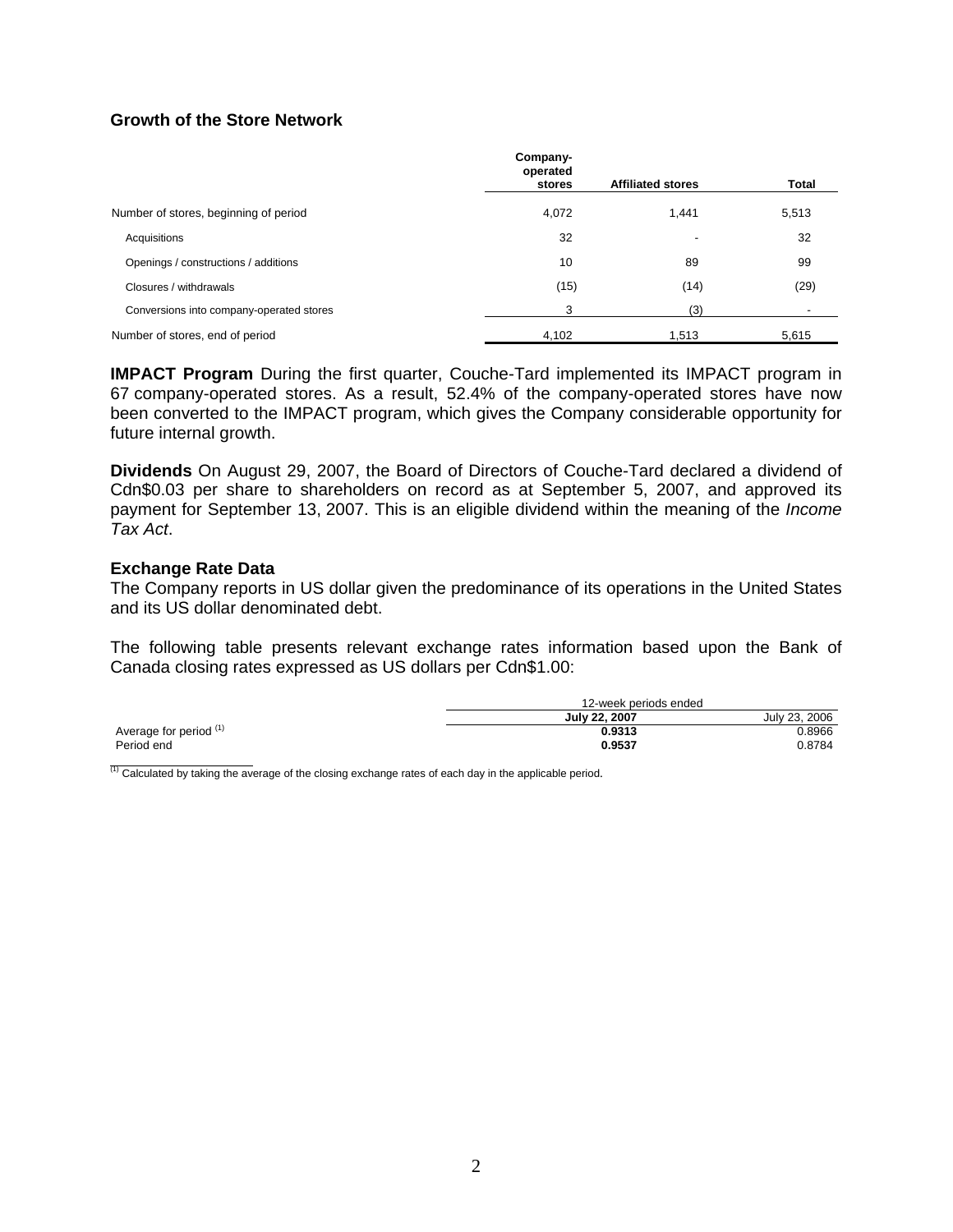## **Selected Consolidated Financial Information**

The following tables highlight certain information regarding Couche-Tard's operations for the 12 week periods ended July 22, 2007 and July 23, 2006:

| (In millions of US dollars, unless otherwise stated)                | 12-week periods ended |                |           |           |
|---------------------------------------------------------------------|-----------------------|----------------|-----------|-----------|
|                                                                     | <b>July 22, 2007</b>  | July 23, 2006  | Variation |           |
| <b>Statement of Operations Data:</b>                                |                       |                |           |           |
| Merchandise and service revenues (1):                               |                       |                |           |           |
| <b>United States</b>                                                | 838.5                 | 705.5          | 133.0     | 18.9%     |
| Canada                                                              | 424.1                 | 387.7          | 36.4      | 9.4%      |
| Total merchandise and service revenues                              | 1,262.6               | 1,093.2        | 169.4     | 15.5%     |
| Motor fuel revenues:                                                |                       |                |           |           |
| <b>United States</b>                                                | 2,022.3               | 1,520.7        | 501.6     | 33.0%     |
| Canada                                                              | 288.6                 | 243.2          | 45.4      | 18.7%     |
| Total motor fuel revenues                                           | 2.310.9               | 1.763.9        | 547.0     | 31.0%     |
| <b>Total revenues</b>                                               | 3,573.5               | 2,857.1        | 716.4     | 25.1%     |
| Merchandise and service gross profit (1).                           |                       |                |           |           |
| <b>United States</b>                                                | 273.8                 | 237.2          | 36.6      | 15.4%     |
| Canada                                                              | 147.5                 | 135.4          | 12.1      | 8.9%      |
| Total merchandise and service gross profit                          | 421.3                 | 372.6          | 48.7      | 13.1%     |
| Motor fuel gross profit:                                            |                       |                |           |           |
| <b>United States</b>                                                | 109.5                 | 70.3           | 39.2      | 55.8%     |
| Canada                                                              | 18.2                  | 15.4           | 2.8       | 18.2%     |
| Total motor fuel gross profit                                       | 127.7                 | 85.7           | 42.0      | 49.0%     |
| <b>Total gross profit</b>                                           | 549.0                 | 458.3          | 90.7      | 19.8%     |
| Operating, selling, administrative and general expenses             | 393.9                 | 339.4          | 54.5      | 16.1%     |
| Depreciation and amortization of property and equipment and         |                       |                |           |           |
| other assets                                                        | 37.7                  | 27.8           | 9.9       | 35.6%     |
| <b>Operating income</b>                                             | 117.4                 | 91.1           | 26.3      | 28.9%     |
| Net earnings                                                        | 69.1                  | 44.6           | 24.5      | 54.9%     |
| <b>Other Operating Data:</b>                                        |                       |                |           |           |
| Merchandise and service gross margin (1).                           |                       |                |           |           |
| Consolidated                                                        | 33.4%                 | 34.1%          | (0.7%     |           |
| <b>United States</b>                                                | 32.7%                 | 33.6%          | (0.9%     |           |
| Canada                                                              | 34.8%                 | 34.9%          | $(0.1\%)$ |           |
| Growth of same-store merchandise revenues (2) (3).                  |                       |                |           |           |
| <b>United States</b>                                                | 3.5%                  | 4.7%           |           |           |
| Canada                                                              | 5.4%                  | 2.9%           |           |           |
| Motor fuel gross margin:                                            |                       |                |           |           |
| United States (cents par gallon) <sup>(3)</sup>                     | 16.73                 | 13.60          | 3.13      | 23.0%     |
| Canada (Cdn cents per litre)                                        | 5.00                  | 4.75           | 0.25      | 5.3%      |
| Volume of motor fuel sold (4).                                      |                       |                |           |           |
| United States (millions of gallons)                                 | 685.2                 | 534.9          | 150.3     | 28.1%     |
| Canada (millions of litres)                                         | 390.6                 | 361.7          | 28.9      | 8.0%      |
| Growth of same-store motor fuel volume (3):<br><b>United States</b> |                       | 3.6%           |           |           |
| Canada                                                              | $(1.8\%)$<br>7.6%     | 3.4%           |           |           |
| Per Share Data:                                                     |                       |                |           |           |
| Basic net earnings per share (dollars per action)                   | 0.34                  | 0.22           | 0.12      | 54.5%     |
| Diluted net earnings per share (dollars per action)                 | 0.33                  | 0.21           | 0.12      | 57.1%     |
|                                                                     |                       |                |           |           |
|                                                                     | <b>July 22, 2007</b>  | April 29, 2007 | Variation |           |
| <b>Balance Sheet Data:</b>                                          |                       |                |           |           |
| <b>Total assets</b>                                                 | 3,181.6               | 3,043.2        | 138.4     | 4.5%      |
| Interest-bearing debt                                               | 847.3                 | 870.0          | (22.7)    | $(2.6\%)$ |
| Shareholders' equity                                                | 1,255.6               | 1,145.4        | 110.2     | 9.6%      |
| Ratios:                                                             |                       |                |           |           |
| Net interest-bearing debt/total capitalization (5)                  | 0.35:1                | 0.39:1         |           |           |
| Net interest-bearing debt/EBITDA <sup>(6)</sup>                     | $1.28:1^{(7)}$        | 1.48:1         |           |           |

(1) Includes other revenues derived from franchise fees, royalties and rebates on some purchases by franchisees and licensees.

(2) Does not include services and other revenues (as described in footnote 1 above). Growth in Canada is calculated based on Canadian dollars.<br>(3) For company-operated stores only.

(3) For company-operated stores only.<br>(4) Includes volume of franchisees and

(4) Includes volume of franchisees and dealers.<br>(5) This ratio is presented for information purpo This ratio is presented for information purposes only and represents a measure of financial condition used especially in financial circles. It represents the following calculation: long-term interest-bearing debt, net of cash and cash equivalents and temporary investments, divided by the addition of shareholders' equity and long-term debt, net of cash and cash equivalents and temporary investments. It does not have a standardized meaning prescribed by Canadian generally accepted accounting principles (GAAP) and therefore may not be comparable to similar measures presented by other public companies.

(6) This ratio is presented for information purposes only and represents a measure of financial condition used especially in financial circles. It represents the following calculation: long-term interest-bearing debt, net of cash and cash equivalents, divided by EBITDA (Earnings Before Interest, Tax,<br>Depreciation and Amortization). It does not have a standardized meaning prescr

similar measures presented by other public companies. (7) This ratio was standardized over a period of one year. It includes the results of the first quarter of the year ending April 27, 2008 as well as the second, third and fourth quarters of the year ended April 29, 2007.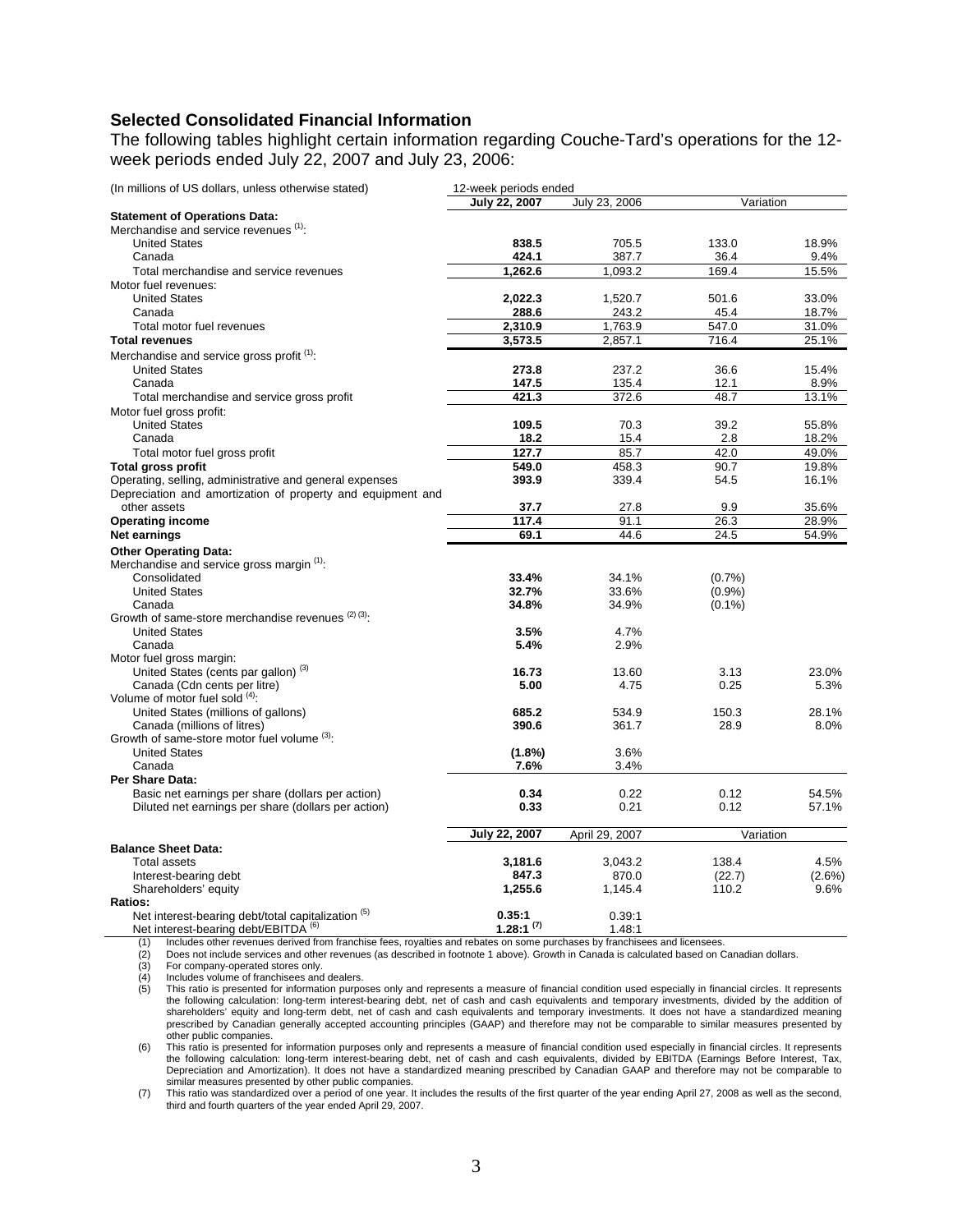# **Operating Results**

**Revenues** amounted to \$3.6 billion for the 12-week period ended July 22, 2007, up \$716.4 million for an increase of 25.1%, of which \$572.6 million is attributable to the acquisitions carried out over the past 12 months. The Company earned 80.1% of its revenues in the United States, compared with 77.9% in the same quarter of the previous year.

**Merchandise and service revenues** grew \$169.4 million or 15.5%, of which \$102.8 million was generated by the stores acquired during the past 12 months and \$16.3 million was generated by the 3.9% appreciation of the Canadian dollar against its U.S. counterpart. Internal growth, as measured by the increase in same-store merchandise revenues, was 3.5% in the United States and 5.4% in Canada. This satisfactory growth of 3.5% in the U.S. stems primarily from Couche-Tard's pricing strategies customized for the competitive environment of each of their six region markets. More, the implementation of beer caves in their IMPACT renovations continues to provide sustained growth in this product category. The Canadian market continues to benefit from the ongoing economic boom in Western Canada. The Eastern and Central regions of the country also performed well with their customized product offering and promotions.

**Motor fuel revenues** increased \$547.0 million or 31.0%, of which \$67.6 million stems from a higher average retail price at the pump in the US and Canadian company-operated stores.

| Quarter                               | $\gamma$ <sup>nd</sup> | ord   | $4^{\text{th}}$ | 4 <sup>st</sup> | Weighted<br>average |
|---------------------------------------|------------------------|-------|-----------------|-----------------|---------------------|
| 52-week period ended July 22, 2007    |                        |       |                 |                 |                     |
| United States (US dollars per gallon) | 2.61                   | 2.26  | 2.52            | 2.98            | 2.60                |
| Canada (Cdn cents per litre)          | 89.87                  | 80.27 | 90.11           | 98.49           | 89.22               |
| 53-week period ended July 23, 2006    |                        |       |                 |                 |                     |
| United States (US dollars per gallon) | 2.62                   | 2.33  | 2.30            | 2.86            | 2.51                |
| Canada (Cdn cents per litre)          | 95.65                  | 84.61 | 88.63           | 96.08           | 90.82               |

The following table shows the average retail pump prices observed over the past 24 months:

The stores acquired over the past 12 months contributed 142.3 million gallons during the first quarter, or \$469.8 million in revenues. Internal growth, as measured by same-store motor fuel volume, fell 1.8% in the United States and rose 7.6% in Canada. In the first quarter of 2008, Southeast and Florida/Gulf Coast regions made efforts to rebuild their clientele, following their strategies of the last quarter of fiscal 2007. These efforts were not done at the expense of the margin. In the U.S. Great Lakes region, Couche-Tard's competitors had recourse during the quarter to very aggressive promotions in which the Company did not participate, choosing to preserve their margin. This strategy was positive on the margin of that region. In Canada, growth is due to the strong economy in Western Canada combined with the pricing strategies implemented in Central Canada and the growing popularity of the CAA program in Quebec.

**Merchandise and service gross margin** was 33.4% in the first quarter of 2008, down from 34.1% in the first quarter of 2007. In the United States, the gross margin was 32.7%, down from 33.6% last year and in Canada, it fell slightly to 34.8% from 34.9% last year. In the U.S., facing an unstable economic environment and continuous high motor fuel retail prices, many of Couche-Tard's regional markets chose to be conservative and selected strategies aiming to maintain and increase their customer base. This involved customized, aggressive promotions which did not pass increased supply costs completely to customers. These strategies will be reassessed as customers and competitors become more responsive to retail price increases. Also, some of the stores acquired during the last 12 months were pursuing a discount strategy which has also depressed our margins and will require some time to reposition. In Canada, the slight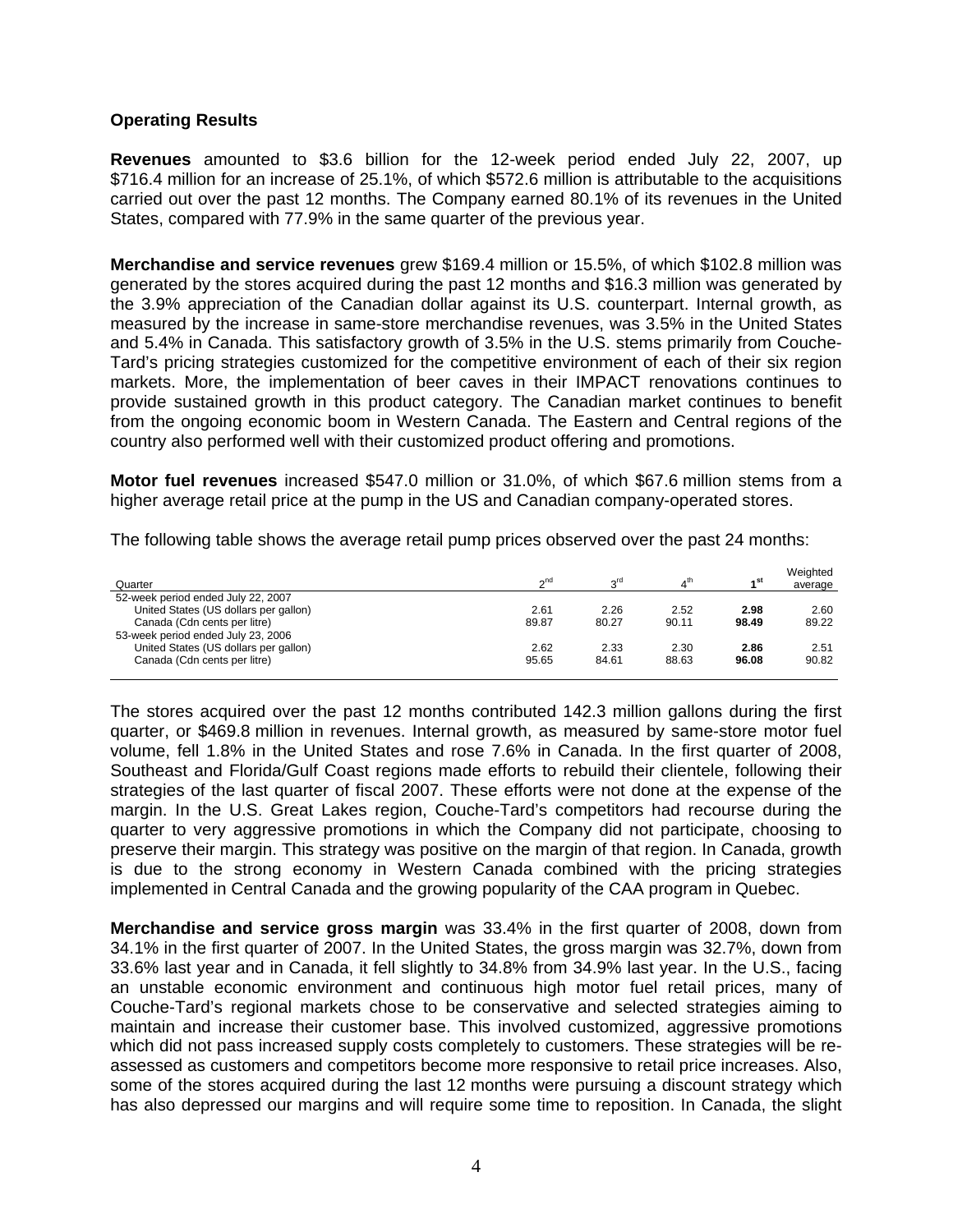drop in gross margin also results from the Company's more aggressive pricing strategies and from a more important percentage of lower margin items in its product-mix.

**Motor fuel gross margin** for the company-operated stores in the United States increased to 16.73¢ per gallon compared with 13.60¢ per gallon the previous year. The trend in Canada was similar—the motor fuel gross margin was Cdn5.00¢ per litre compared with Cdn4.75¢ per litre for the quarter ended July 23, 2006. As Couche-Tard stated in previous quarters, the volatility of gross margin from one quarter to another tends to stabilize on an annual basis.

The following table provides some information related to the motor fuel gross margin of Couche-Tard's company-operated stores in the United States for the last eight quarters:

| (US cents per gallon)<br>Quarter                                 | 2 <sub>nd</sub> | 3 <sup>rd</sup> | 4 <sup>th</sup> | 4 <sup>st</sup> | Weighted<br>average |
|------------------------------------------------------------------|-----------------|-----------------|-----------------|-----------------|---------------------|
| 52-week period ended July 22, 2007                               |                 |                 |                 |                 |                     |
| Before deduction of expenses related to electronic payment modes | 20.73           | 13.19           | 13.12           | 16.73           | 15.61               |
| Expenses related to electronic payment modes                     | 3.77            | 3.12            | 3.59            | 4.15            | 3.62                |
| After deduction of expenses related to electronic payment modes  | 16.96           | 10.07           | 9.53            | 12.58           | 11.99               |
| 53-week period ended July 23, 2006                               |                 |                 |                 |                 |                     |
| Before deduction of expenses related to electronic payment modes | 17.05           | 17.63           | 10.96           | 13.60           | 14.82               |
| Expenses related to electronic payment modes                     | 3.50            | 3.24            | 3.31            | 3.82            | 3.46                |
| After deduction of expenses related to electronic payment modes  | 13.55           | 14.39           | 7.65            | 9.78            | 11.36               |
|                                                                  |                 |                 |                 |                 |                     |

**Operating, selling, administrative and general expenses** increased by 0.2% as a percentage of merchandise and service revenues. This is primarily due to the increase in expenses related to electronic payment modes, which vary in line with motor fuel retail prices. Excluding such expenses, operating, selling, administrative and general expenses fell 0.3%, confirming Couche-Tard's tightened management of these costs.

**Earnings before interests, taxes, depreciation and amortization** [EBITDA]<sup>1</sup> increased by 30.4%, of which 17.3% results from internal growth, following the reasons mentioned above. Applying a comparable motor fuel net margin<sup>2</sup>, EBITDA is showing a growth of 22.5% for the first quarter of fiscal 2008.

**Depreciation and amortization of property and equipment and other assets** increased primarily from investments made in 2007 and in the first quarter of 2008 through acquisitions and the ongoing implementation of the Company's IMPACT program in its network.

**Financial** expenses were up \$6.5 million compared with the quarter ended July 23, 2006. The increase is primarily due to higher average borrowings partially offset by the drop in average interest rate.

 $\overline{a}$ 

<sup>&</sup>lt;sup>1</sup> Earnings before interests, taxes, depreciation and amortization is not a performance measure defined by Canadian GAAP, but management, investors and analysts use this measure to evaluate the Company's operating and financial performance. Note that the Company's definition of this measure may differ from the ones used by other companies.

<sup>2</sup> The motor fuel net margin consists of the motor fuel gross margin net of expenses related to electronic payment modes. The comparable motor fuel net margin is defined as the actual motor fuel net margin for the period adjusted for the volume pumped and the motor fuel net margin realized during the corresponding period of the year before.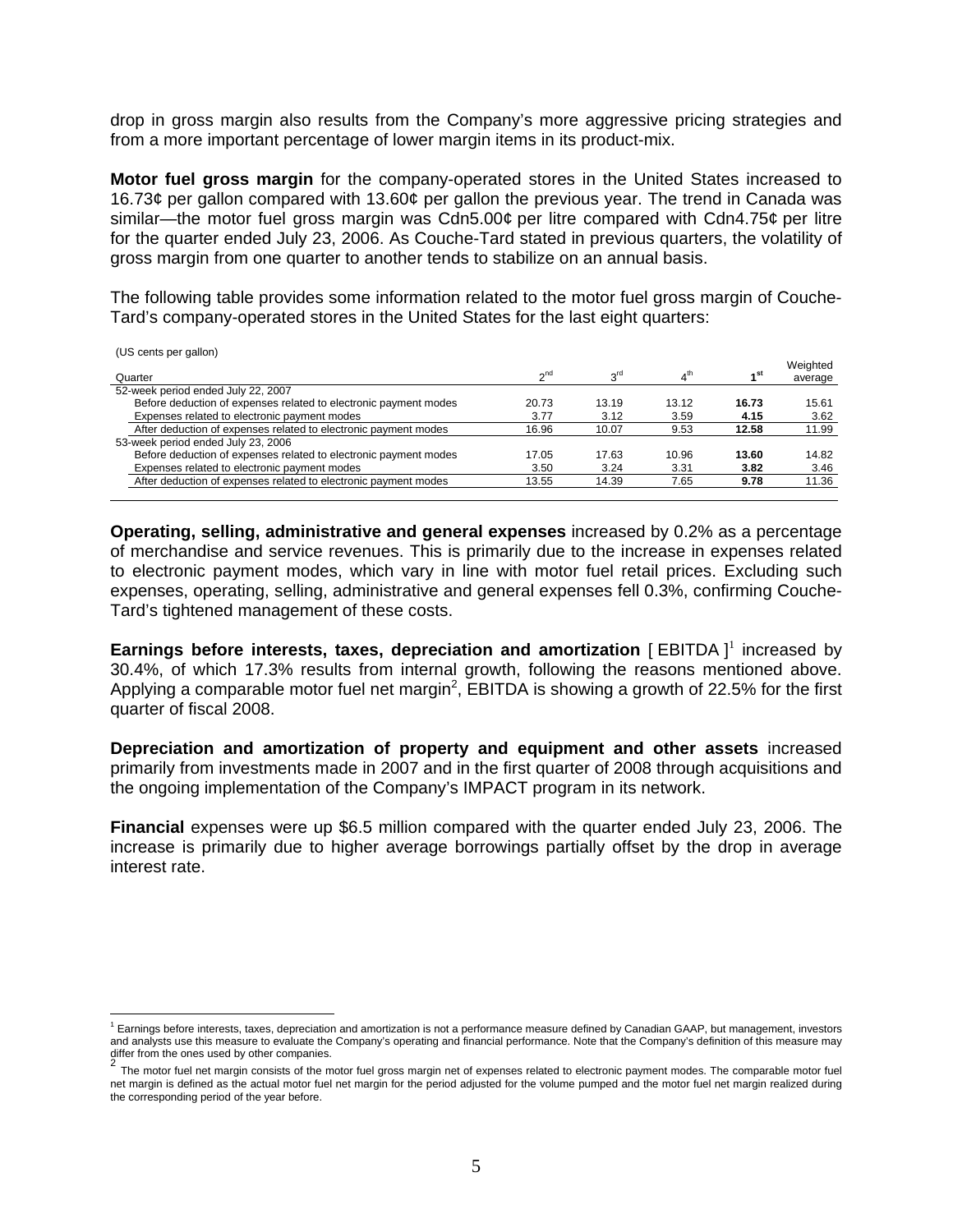**Income tax rate** for this quarter is 32.5%, down from the 34.0% posted last year. This excludes the unusual income tax expense of \$9.9 million recorded during the first quarter of 2007 following the adoption by the Government of Quebec of Bill 15 in the National Assembly of Quebec.

Couche-Tard closed the first quarter of fiscal 2008 with **net earnings** of \$69.1 million, which equals \$0.34 per share or \$0.33 per share on a diluted basis, compared with \$44.6 million last year. Net earnings rose \$24.5 million or 54.9%. Considering a comparable motor fuel net margin<sup>1</sup> and excluding the unusual income tax expense posted following the adoption of Bill 15, net earnings would have increased by \$8.2 million or 18.4% The stores acquired during the last 12 months have contributed positively to net earnings of the quarter. They have not generated their full potential yet, but their integration is going according to plan.

## **Liquidity and Capital resources**

Couche-Tard's capital expenditures and acquisitions carried out during the first quarter of fiscal 2008 were mainly financed using its available cash and credit facilities. In the future, Couche-Tard is confident that it will be able to finance its capital expenditures and acquisitions through a combination of cash flows from operating activities, additional debt, monetization of its real estate portfolio and, as a last resort, by share issuances.

As at July 22, 2007, \$525.0 million was used under the term revolving operating credit and the effective interest rate was 6.23%. Couche-Tard also has a subordinated unsecured debt of \$350.0 million. In addition, Cdn\$0.8 million and \$16.6 million were used for standby letters of credit.

# **Selected Consolidated Cash Flow Information**

| (In millions of US dollars)                                                       | 12-week periods ended |               |           |  |
|-----------------------------------------------------------------------------------|-----------------------|---------------|-----------|--|
|                                                                                   |                       |               | Variation |  |
|                                                                                   | July 22, 2007         | July 23, 2006 | \$        |  |
| <b>Operating activities</b>                                                       |                       |               |           |  |
| Cash flows $(1)$                                                                  | 106.3                 | 75.7          | 30.6      |  |
| Other                                                                             | (18.5)                | 17.1          | (35.6)    |  |
| Net cash provided by operating activities                                         | 87.8                  | 92.8          | (5.0)     |  |
| <b>Investing activities</b>                                                       |                       |               |           |  |
| <b>Business acquisitions</b>                                                      | (53.8)                | (139.9)       | 86.1      |  |
| Purchase of property and equipment, net of proceeds from the disposal of property |                       |               |           |  |
| and equipment                                                                     | (34.7)                | (28.0)        | (6.7)     |  |
| Proceeds from sale and leaseback transactions                                     | 10.7                  | 5.2           | 5.5       |  |
| Other                                                                             | (1.0)                 | (8.2)         | 7.2       |  |
| Net cash used in investing activities                                             | (78.8)                | (170.9)       | 92.1      |  |
| <b>Financing activities</b>                                                       |                       |               |           |  |
| Increase in long-term borrowing                                                   | 11.8                  |               | 11.8      |  |
| Issuance of shares                                                                | 4.1                   |               | 4.1       |  |
| Repayment of long-term debt                                                       | (0.1)                 | (1.9)         | 1.8       |  |
| Net cash provided by (used in) financing activities                               | 15.8                  | (1.9)         | 17.7      |  |
| Company credit rating                                                             |                       |               |           |  |
| Standard and Poor's                                                               | BB                    | <b>BB</b>     |           |  |
| Moody's                                                                           | Ba1                   | Ba1           |           |  |

(1) These cash flows are presented for information purposes only and represent a performance measure used especially in financial circles. They represent cash flows from net earnings, plus depreciation and amortization, loss on disposal of assets and future income taxes. They do not have a standardized meaning prescribed by Canadian GAAP and therefore may not be comparable to similar measures presented by other public companies.

 $\overline{a}$ <sup>1</sup> The motor fuel net margin consists of the motor fuel gross margin net of expenses related to electronic payment modes. The comparable motor fuel net margin is defined as the actual motor fuel net margin for the period adjusted for the volume pumped and the motor fuel net margin realized during the corresponding period of the year before.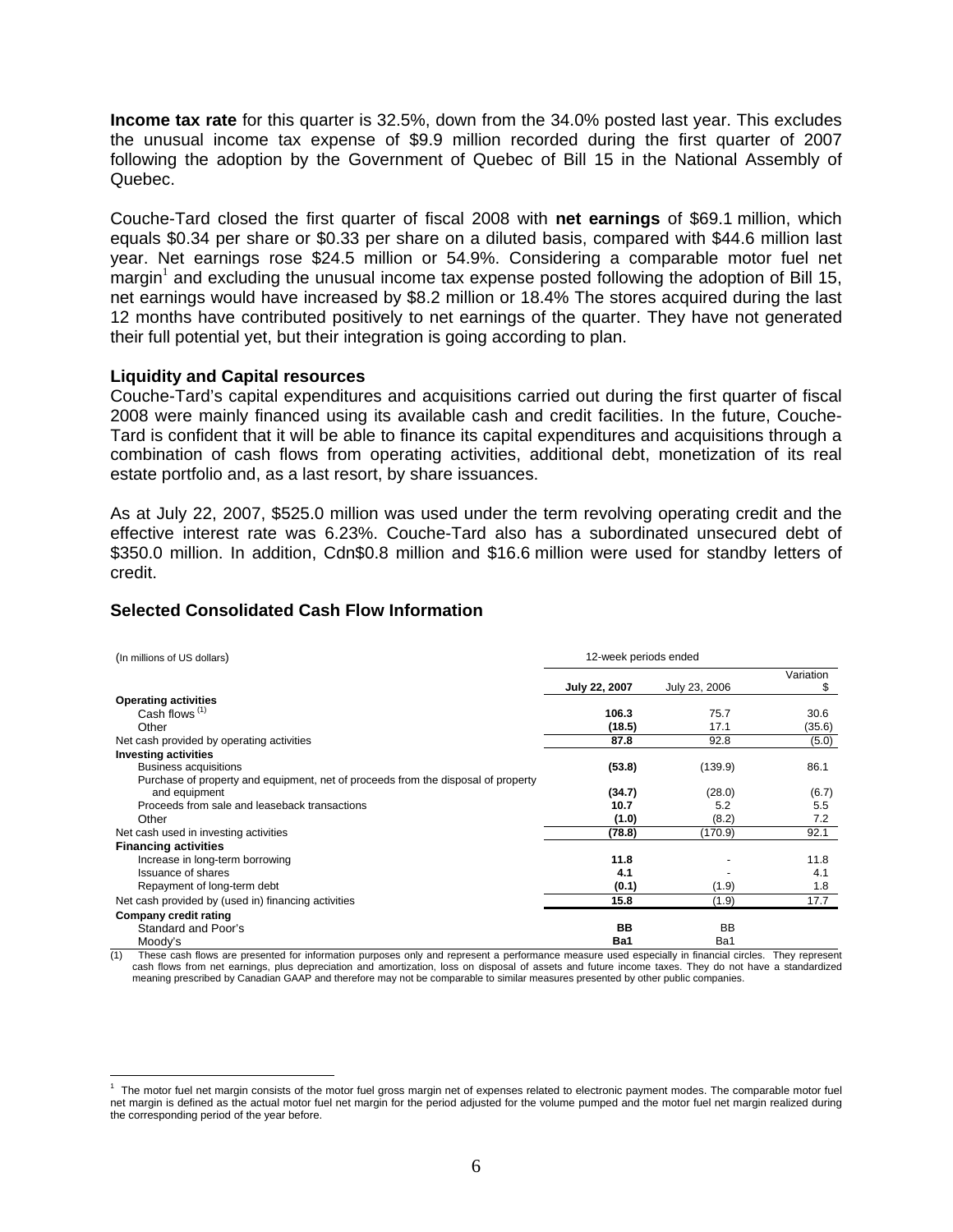**Operating activities** During the first quarter, the cash used in other elements related to operating activities is due to the variance in non-cash working capital, which results primarily from the increase in inventory and accounts receivable, offset in part by the increase in income taxes payable.

**Investing activities** Couche-Tard's major investment during the quarter was the acquisition of the Sterling stores. Capital expenditures are primarily related to the ongoing implementation of the IMPACT program throughout the network, as well as the replacement of equipment in some stores to enhance the offering of products and services.

**Financing activities** During the first quarter of fiscal 2008, Couche-Tard borrowed \$11.8 million through its operating credit and issued shares following the exercise of stock options in the amount of \$4.1 million.

# **Financial Position**

As demonstrated by the indebtedness ratios included in the "Selected Consolidated Financial Information" section and by the cash flows, Couche-Tard has an excellent financial position.

The increase in Couche-Tard's total assets stems primarily from the \$57.8 million increase in Property and equipment and the \$35.0 million increase in Inventory. These increases are primarily due to the acquisition of 28 Sterling stores. Cash and cash equivalents also increased by \$29.6 million, resulting mainly from net cash provided by operating activities.

# **Summary of Quarterly Results**

| (In millions of US dollars except for per share data,<br>unaudited)                        | 12-week<br>period |          |          |                                     |          |          |                                 |          |
|--------------------------------------------------------------------------------------------|-------------------|----------|----------|-------------------------------------|----------|----------|---------------------------------|----------|
|                                                                                            | ended             |          |          |                                     |          |          |                                 |          |
|                                                                                            | <b>July 22,</b>   |          |          |                                     |          |          | Extract from the 53-week period |          |
|                                                                                            | 2007              |          |          | 52-week period ended April 29, 2007 |          |          | ended April 30, 2006            |          |
| Quarter                                                                                    | 1st               | 4th      | 3rd      | 2 <sub>nd</sub>                     | 1st      | 4th      | 3rd                             | 2nd      |
| Weeks                                                                                      | 12 weeks          | 12 weeks | 16 weeks | 12 weeks                            | 12 weeks | 13 weeks | 16 weeks                        | 12 weeks |
| <b>Revenues</b>                                                                            | 3.573.5           | 2.972.6  | 3,498.0  | 2,759.7                             | 2,857.1  | 2,638.9  | 2,944.2                         | 2,391.9  |
| Income before depreciation and amortization of<br>property and equipment and other assets, |                   |          |          |                                     |          |          |                                 |          |
| financial expenses and income taxes                                                        | 155.1             | 99.0     | 125.0    | 149.2                               | 118.9    | 84.0     | 128.2                           | 115.6    |
| Depreciation and amortization of property and<br>equipment and other assets                | 37.7              | 34.4     | 43.3     | 28.3                                | 27.8     | 26.8     | 33.4                            | 24.0     |
| Operating income                                                                           | 117.4             | 64.6     | 81.7     | 120.9                               | 91.1     | 57.2     | 94.8                            | 91.6     |
| <b>Financial expenses</b>                                                                  | 15.0              | 14.4     | 16.6     | 8.5                                 | 8.5      | 8.5      | 10.8                            | 7.5      |
| Net earnings                                                                               | 69.1              | 33.4     | 43.7     | 74.7                                | 44.6     | 32.1     | 54.5                            | 55.5     |
| Net earnings per share                                                                     |                   |          |          |                                     |          |          |                                 |          |
| Basic                                                                                      | \$0.34            | \$0.17   | \$0.22   | \$0.37                              | \$0.22   | \$0.16   | \$0.27                          | \$0.27   |
| Diluted                                                                                    | \$0.33            | \$0.16   | \$0.21   | \$0.36                              | \$0.21   | \$0.15   | \$0.26                          | \$0.27   |
|                                                                                            |                   |          |          |                                     |          |          |                                 |          |

# **Outlook**

During fiscal 2008, Couche-Tard will pursue its investments in order to deploy its IMPACT program in approximately 400 stores and build or acquire approximately 60 stores on a individual basis. The Company's capital budget for the fiscal year 2008 is approximately \$300.0 million, which Couche-Tard plans to finance with its net cash provided by operating activities. The Company is confident to be able to carry out approximately 250 store acquisitions.

While Couche-Tard is aware that its results depend on several external factors, including the exchange rate effect and the motor fuel net margin, it is confident to be able to increase its profitability during this fiscal year.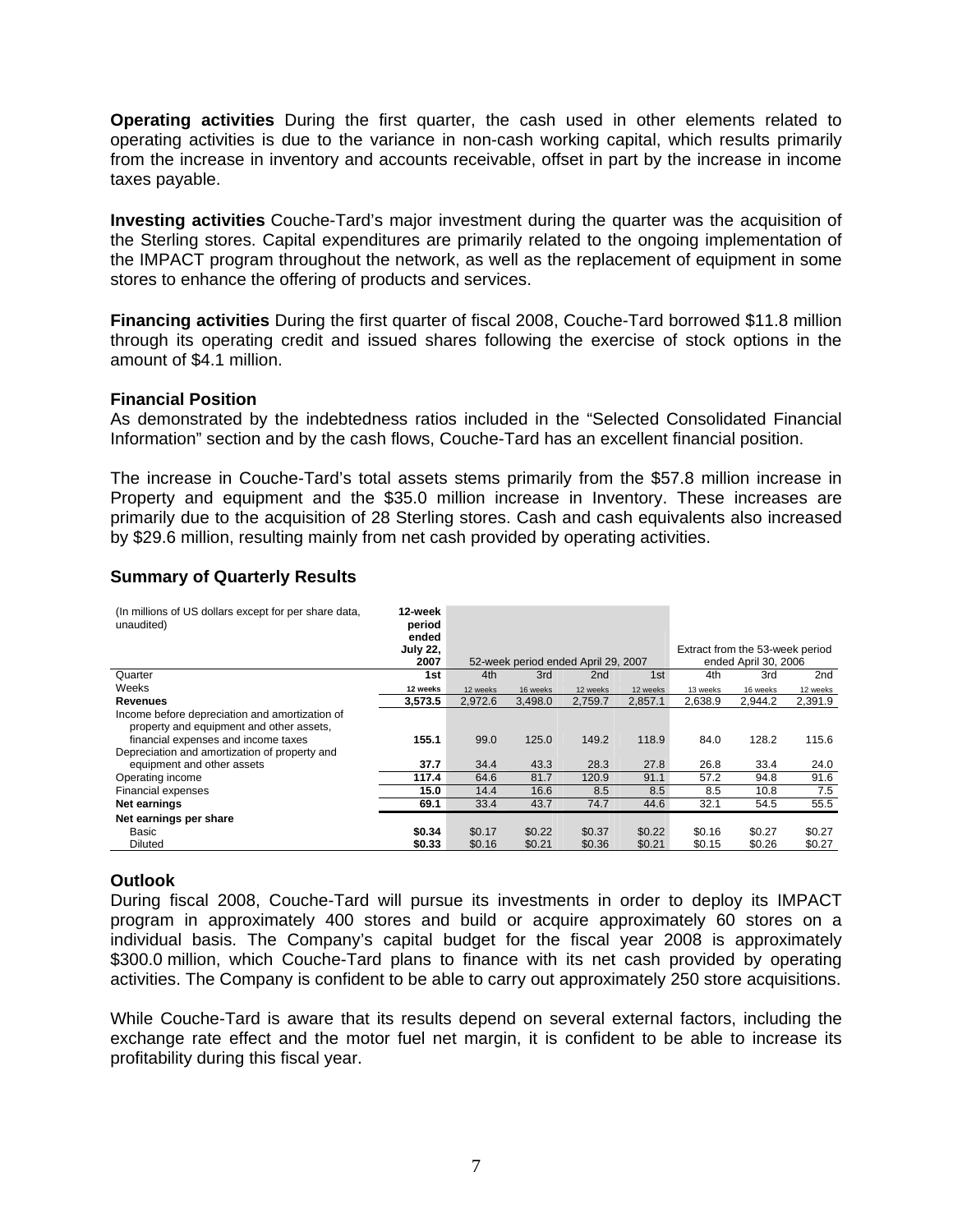# **Profile**

Alimentation Couche-Tard Inc. is the leader in the Canadian convenience store industry. In North America, Couche-Tard is the second largest independent convenience store operator (whether integrated with a petroleum company or not) in terms of number of stores. Couche-Tard currently operates a network of 5,615 convenience stores, 3,444 of which include motor fuel dispensing, located in nine large geographic markets, including six in the United States covering 29 states and three in Canada covering six provinces. More than 45,000 people are employed throughout Couche-Tard's retail convenience network and service centers.

### **Source**

**Alain Bouchard**, Chairman of the Board, President and Chief Executive Officer **Richard Fortin**, Executive Vice-President and Chief Financial Officer Tel: (450) 662-3272 **info@couche-tard.com www.couche-tard.com** 

The statements set forth in this press release, which describes Couche-Tard's objectives, projections, estimates, expectations or forecasts, may constitute forward-looking statements within the meaning of securities legislation. Positive or negative verbs such as "plan", "evaluate", "estimate", "believe" and other related expressions are used to identify such statements. Couche-Tard would like to point out that, by their very nature, forward-looking statements involve risks and uncertainties such that its results, or the measures it adopts, could differ materially from those indicated or underlying these statements, or could have an impact on the degree of realization of a particular projection. Major factors that may lead to a material difference between Couche-Tard's actual results and the projections or expectations set forth in the forward-looking statements include the effects of the integration of acquired businesses and the ability to achieve projected synergies, fluctuations in margins on motor fuel sales, competition in the convenience store and retail motor fuel industries, exchange rate variations, and such other risks as described in detail from time to time in the reports filed by Couche-Tard with securities authorities in Canada and the United States. Unless otherwise required by applicable securities laws, Couche-Tard disclaims any intention or obligation to update or revise any forward-looking statements, whether as a result of new information, future events or otherwise. The forward-looking information in this release is based on information available as of the date of the release.

# **Conference Call on August 29, 2007 at 2:30 P.M. (Montreal Time)**

Financial analysts and investors who wish to participate in the conference call on Couche-Tard's results can dial 1-800-733-7571 a few minutes before the start of the call. For those unable to participate, a taped re-broadcast will be available August 29, 2007 from 4:30 p.m. until September 5, 2007 at 11:59 p.m., by dialing 1-877-289-8525 – **access code 21243691 followed by the # key.** Also, a webcast of the conference call will be available on the website of the Company for a period of 90 days after the conference call. Members of the media and other interested parties are invited to listen in.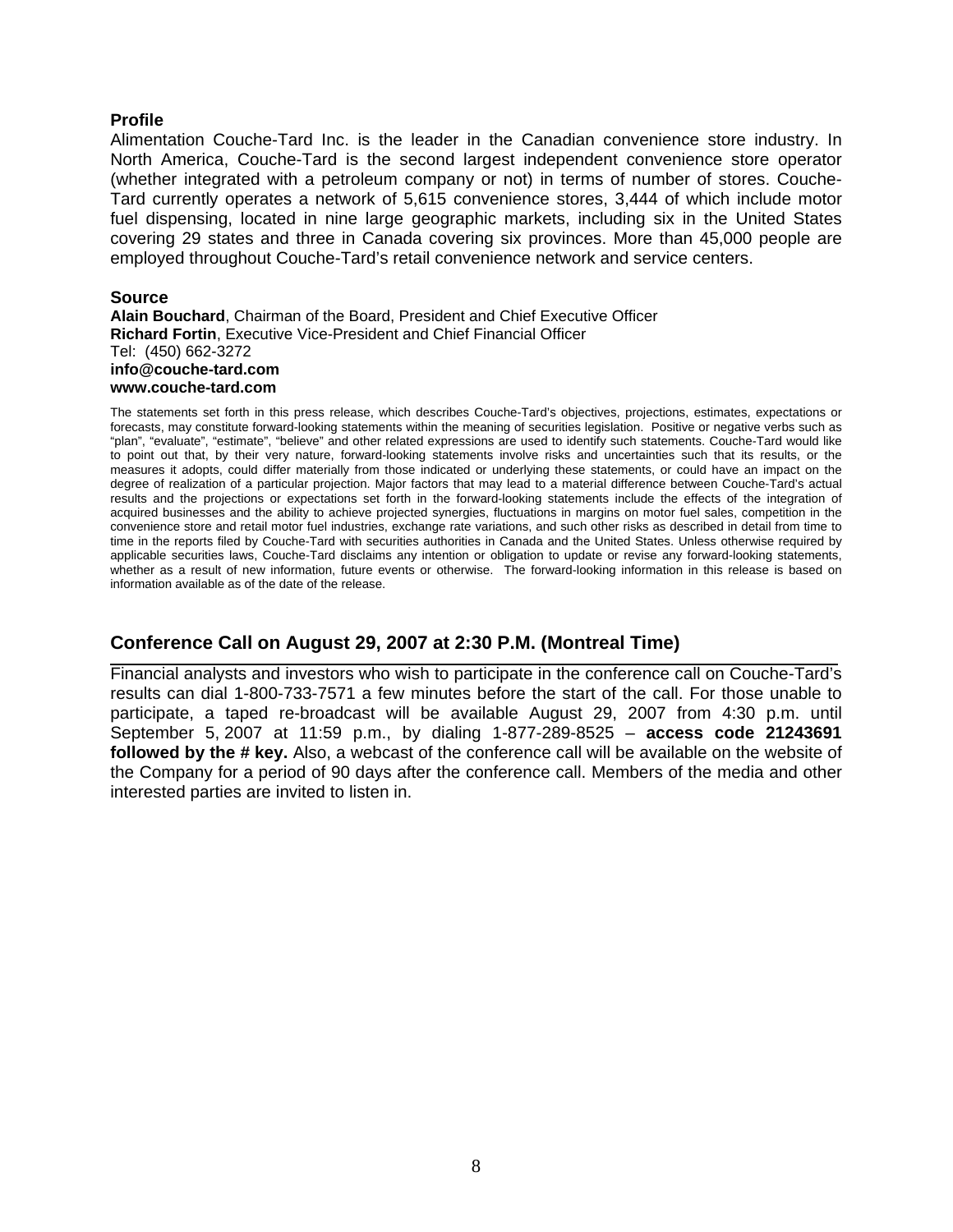### **CONSOLIDATED STATEMENTS OF EARNINGS**

(in millions of US dollars, except per share amounts, unaudited)

| For the 12-week periods ended                                            | <b>July 22.</b><br>2007 | <b>July 23,</b><br>2006 |
|--------------------------------------------------------------------------|-------------------------|-------------------------|
|                                                                          | \$                      | \$                      |
| <b>Revenues</b>                                                          | 3,573.5                 | 2,857.1                 |
| Cost of sales                                                            | 3,024.5                 | 2,398.8                 |
| Gross profit                                                             | 549.0                   | 458.3                   |
|                                                                          |                         |                         |
| Operating, selling, administrative and general expenses                  | 393.9                   | 339.4                   |
| Depreciation and amortization of property and equipment and other assets | 37.7                    | 27.8                    |
|                                                                          | 431.6                   | 367.2                   |
| Operating income                                                         | 117.4                   | 91.1                    |
| <b>Financial expenses</b>                                                | 15.0                    | 8.5                     |
| Earnings before income taxes                                             | 102.4                   | 82.6                    |
| Income taxes (Note 9)                                                    | 33.3                    | 38.0                    |
| <b>Net earnings</b>                                                      | 69.1                    | 44.6                    |
| Net earnings per share (Note 4)                                          |                         |                         |
| Basic                                                                    | 0.34                    | 0.22                    |
| <b>Diluted</b>                                                           | 0.33                    | 0.21                    |
| Weighted average number of shares (in thousands)                         | 202,599                 | 202,041                 |
| Weighted average number of shares - diluted (in thousands)               | 208,169                 | 208,125                 |
| Number of shares outstanding at end of period (in thousands)             | 202,817                 | 202,048                 |
|                                                                          |                         |                         |
|                                                                          |                         |                         |

# **CONSOLIDATED STATEMENTS OF COMPREHENSIVE INCOME (NOTE 2)**

(in millions of US dollars, unaudited)

| For the 12-week periods ended                                                 | <b>July 22,</b><br>2007 | July 23,<br>2006 |
|-------------------------------------------------------------------------------|-------------------------|------------------|
|                                                                               |                         |                  |
| Net earnings                                                                  | 69.1                    | 44.6             |
| Other comprehensive income, net of income taxes                               |                         |                  |
| Net change in unrealized gains (losses) on translating Canadian and corporate |                         |                  |
| operations into the reporting currency                                        | 40.3                    | (8.3)            |
| Net change in unrealized gains on available-for-sale financial assets         | 0.1                     |                  |
| Other comprehensive income                                                    | 40.4                    | (8.3)            |
| <b>Comprehensive income</b>                                                   | 109.5                   | 36.3             |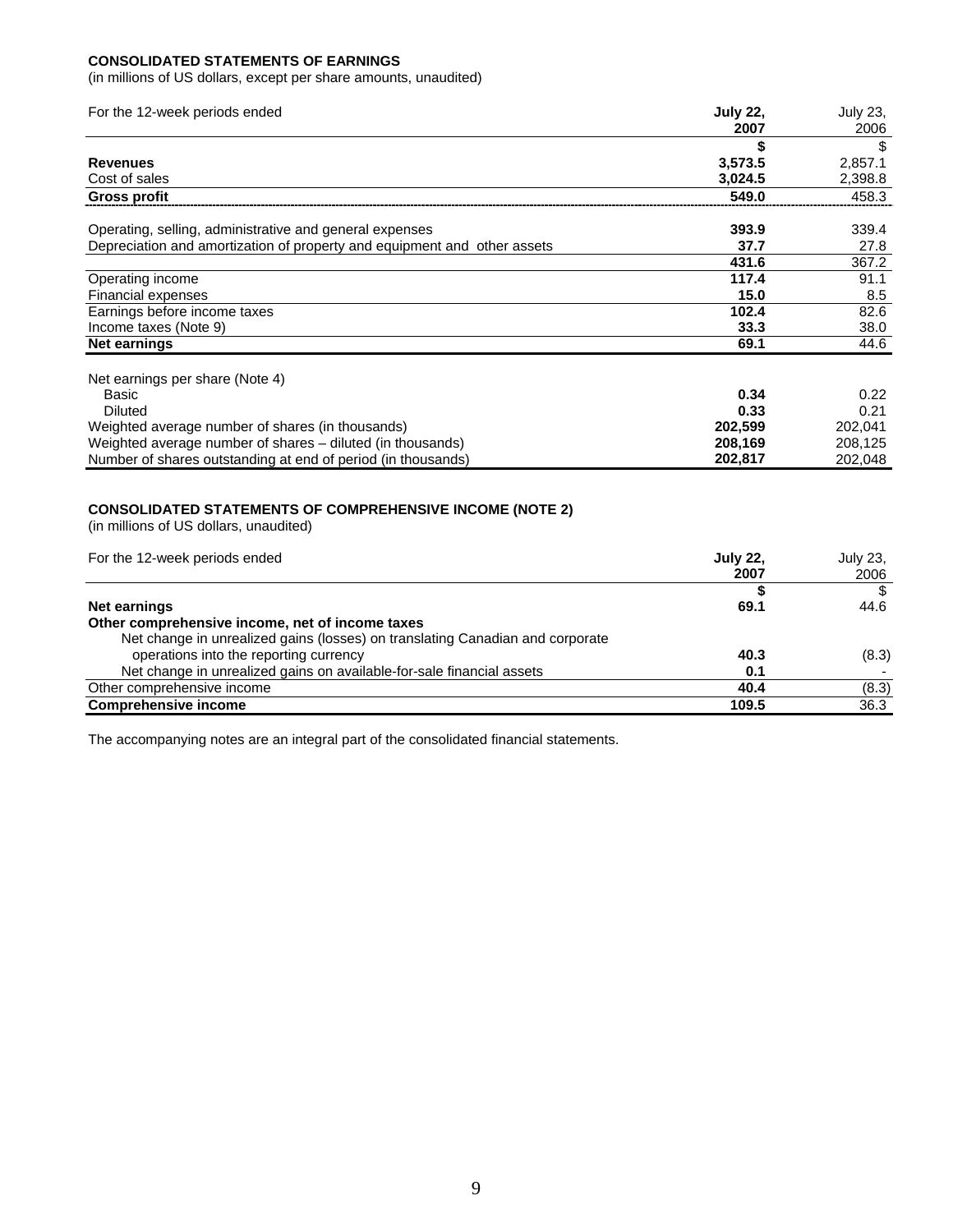### **CONSOLIDATED STATEMENTS OF CONTRIBUTED SURPLUS**

(in millions of US dollars, unaudited)

| For the 12-week periods ended         | <b>July 22,</b> | July 23, |
|---------------------------------------|-----------------|----------|
|                                       | 2007            | 2006     |
|                                       |                 | S.       |
| Balance, beginning of period          | 13.4            | 9.4      |
| Stock-based compensation (Note 6)     | 1.1             | 1.0      |
| Fair value of stock options exercised | (1.5)           |          |
| Balance, end of period                | 13.0            | 10.4     |

### **CONSOLIDATED STATEMENTS OF RETAINED EARNINGS**

(in millions of US dollars, unaudited)

| For the 12-week periods ended                        | <b>July 22.</b> | July 23, |
|------------------------------------------------------|-----------------|----------|
|                                                      | 2007            | 2006     |
|                                                      |                 | \$       |
| Balance, beginning of period, as previously reported | 681.9           | 505.0    |
| Impact of changes in accounting policies (Note 2)    | 0.9             |          |
| Balance, beginning of period, as restated            | 682.8           | 505.0    |
| Net earnings                                         | 69.1            | 44.6     |
|                                                      | 751.9           | 549.6    |
| <b>Dividends</b>                                     | (5.8)           | (4.5)    |
| Balance, end of period                               | 746.1           | 545.1    |

# **CONSOLIDATED STATEMENTS OF ACCUMULATED OTHER COMPREHENSIVE INCOME (NOTE 2)**

(in millions of US dollars, unaudited)

| For the 12-week periods ended                                                    | <b>July 22,</b> | July 23, |
|----------------------------------------------------------------------------------|-----------------|----------|
|                                                                                  | 2007            | 2006     |
|                                                                                  |                 | -SS      |
| Balance, beginning of period, as previously reported (Note 2)                    | 97.8            | 100.6    |
| Impact of changes in accounting policies (Note 2)                                | 0.4             |          |
| Balance, beginning of period, as restated                                        | 98.2            | 100.6    |
| Net changes in other comprehensive income during the period, net of income taxes | 40.4            | (8.3)    |
| Balance, end of period                                                           | 138.6           | 92.3     |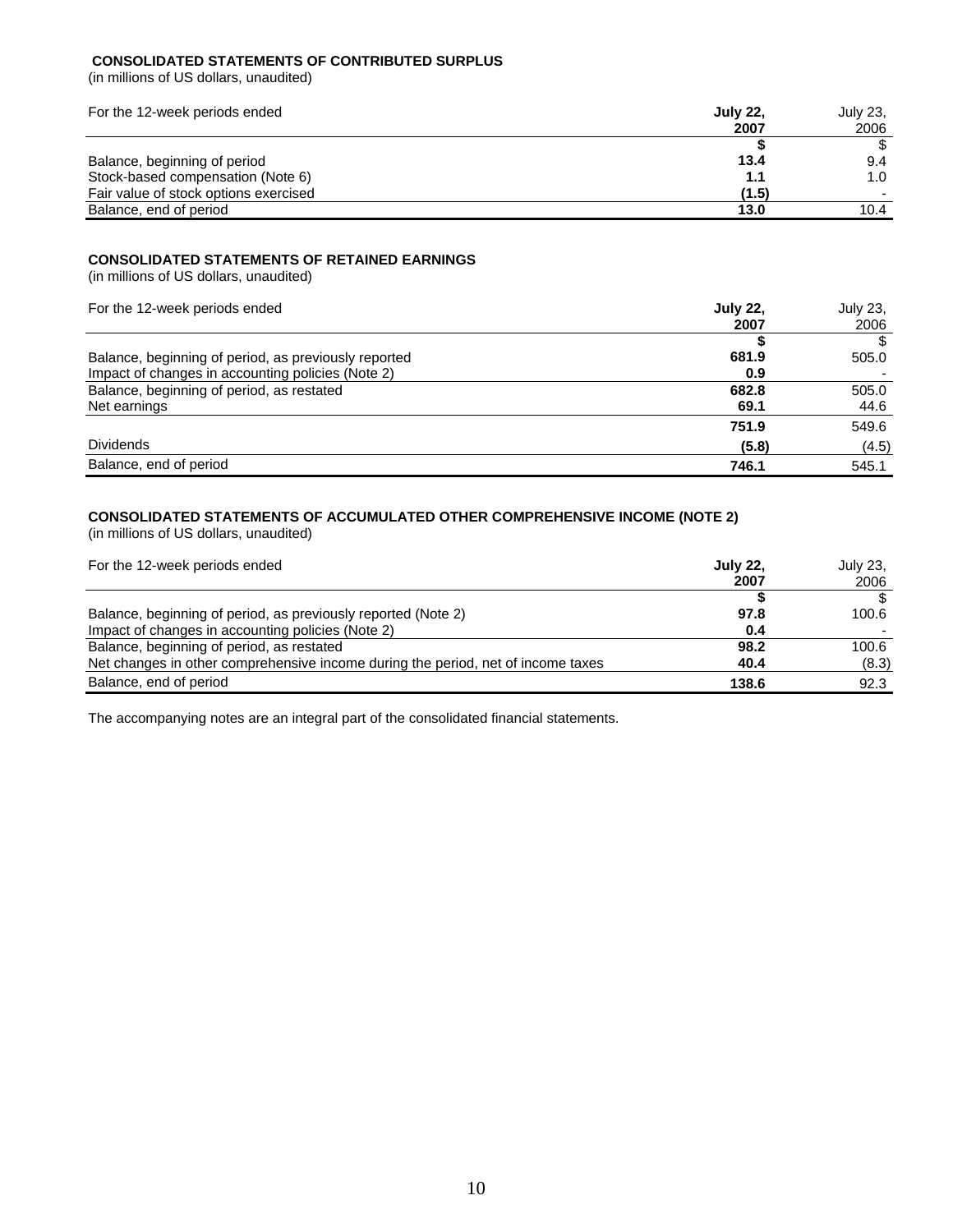### **CONSOLIDATED STATEMENTS OF CASH FLOWS**

(in millions of US dollars, unaudited)

| For the 12-week periods ended                                                          | <b>July 22,</b><br>2007 | <b>July 23,</b><br>2006 |  |
|----------------------------------------------------------------------------------------|-------------------------|-------------------------|--|
|                                                                                        | \$                      | \$                      |  |
| <b>Operating activities</b>                                                            |                         |                         |  |
| Net earnings                                                                           | 69.1                    | 44.6                    |  |
| Adjustments to reconcile net earnings to net cash provided by operating activities     |                         |                         |  |
| Depreciation and amortization of property and equipment and other assets, net of       |                         |                         |  |
| amortization of deferred credits and financing fees recorded in long-term debt         | 33.0                    | 25.0                    |  |
| Future income taxes                                                                    | 5.4                     | 4.1                     |  |
| (Gain) loss on disposal of property and equipment and other assets<br>Deferred credits | (1.2)<br>4.9            | 2.0<br>5.0              |  |
| Other                                                                                  | 3.4                     | 3.7                     |  |
|                                                                                        | (26.8)                  | 8.4                     |  |
| Changes in non-cash working capital<br>Net cash provided by operating activities       | 87.8                    | 92.8                    |  |
|                                                                                        |                         |                         |  |
| <b>Investing activities</b>                                                            |                         |                         |  |
| Business acquisitions (Note 3)                                                         | (53.8)                  | (139.9)                 |  |
| Purchase of property and equipment                                                     | (39.6)                  | (31.2)                  |  |
| Proceeds from sale and leaseback transactions                                          | 10.7                    | 5.2                     |  |
| Proceeds from disposal of property and equipment and other assets                      | 4.9                     | 3.2                     |  |
| Increase in other assets                                                               | (1.0)                   | (3.2)                   |  |
| Liabilities related to business acquisitions                                           |                         | (5.0)                   |  |
| Net cash used in investing activities                                                  | (78.8)                  | (170.9)                 |  |
| <b>Financing activities</b>                                                            |                         |                         |  |
| Increase in long-term debt                                                             | 11.8                    |                         |  |
| Issuance of shares                                                                     | 4.1                     |                         |  |
| Repayment of long-term debt                                                            | (0.1)                   | (1.9)                   |  |
| Net cash provided by (used in) financing activities                                    | 15.8                    | (1.9)                   |  |
| Effect of exchange rate fluctuations on cash and cash equivalents                      | 4.8                     | (1.7)                   |  |
| Net increase (decrease) in cash and cash equivalents                                   | 29.6                    | (81.7)                  |  |
| Cash and cash equivalents, beginning of period                                         | 141.7                   | 331.5                   |  |
| Cash and cash equivalents, end of period                                               | 171.3                   | 249.8                   |  |
|                                                                                        |                         |                         |  |
| <b>Supplemental information:</b><br>Interest paid                                      | 22.9                    | 17.1                    |  |
| Income taxes paid                                                                      | 12.0                    | 3.7                     |  |
|                                                                                        |                         |                         |  |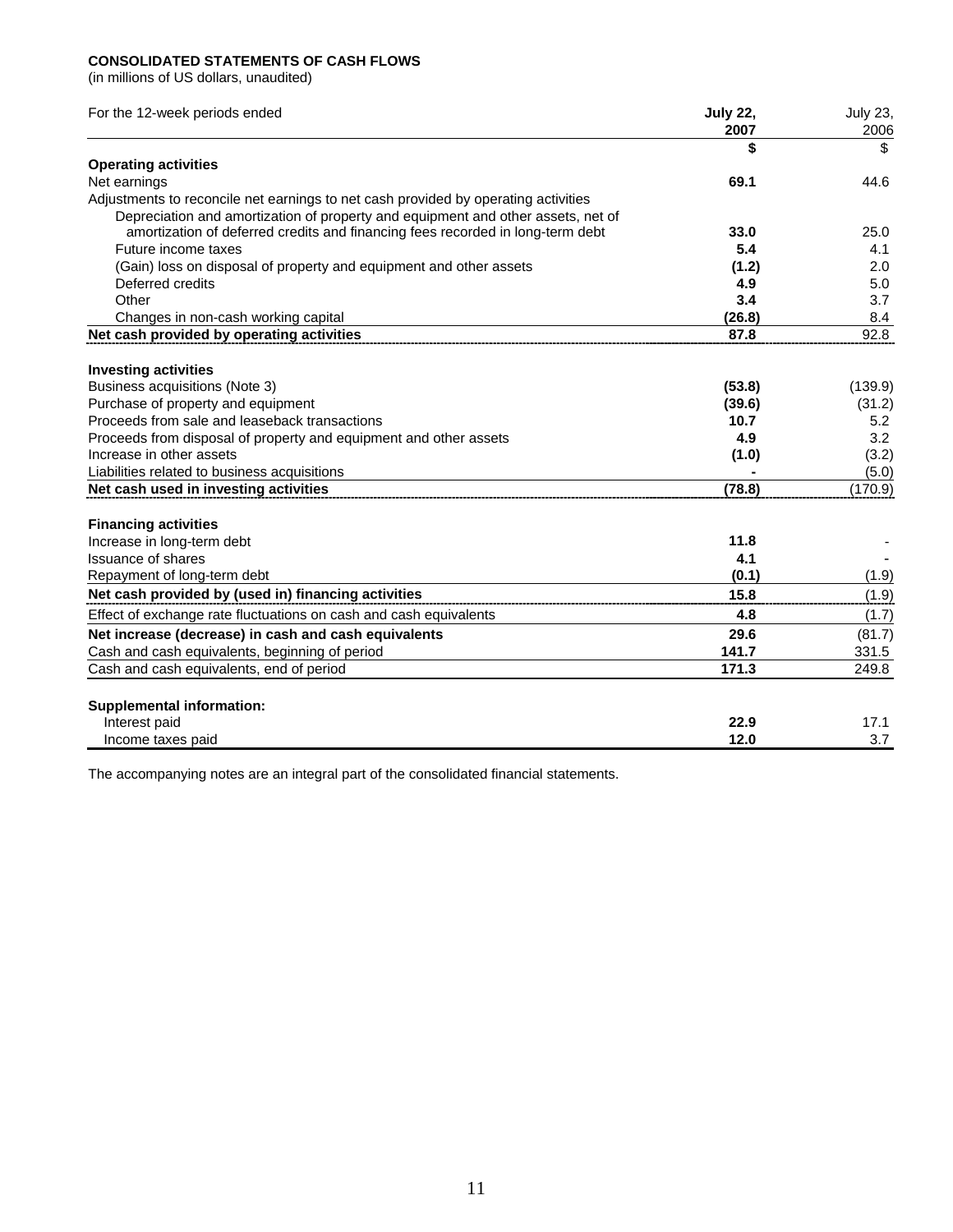### **CONSOLIDATED BALANCE SHEETS**

(in millions of US dollars)

|                                                  | As at July 22,      | As at April 29,   |
|--------------------------------------------------|---------------------|-------------------|
|                                                  | 2007<br>(unaudited) | 2007<br>(audited) |
|                                                  | \$                  | \$                |
| <b>Assets</b>                                    |                     |                   |
| <b>Current assets</b>                            |                     |                   |
| Cash and cash equivalents                        | 171.3               | 141.7             |
| Accounts receivable                              | 216.8               | 199.0             |
| Inventories                                      | 417.1               | 382.1             |
| Prepaid expenses                                 | 13.6                | 13.5              |
| Future income taxes                              | 21.2                | 22.7              |
|                                                  | 840.0               | 759.0             |
| Property and equipment                           | 1,729.4             | 1,671.6           |
| Goodwill                                         | 387.2               | 373.8             |
| <b>Trademarks and licenses</b>                   | 168.7               | 168.7             |
| Deferred charges                                 | 14.1                | 25.8              |
| Other assets                                     | 41.6                | 43.4              |
| Future income taxes                              | 0.6                 | 0.9               |
|                                                  | 3,181.6             | 3,043.2           |
| <b>Liabilities</b><br><b>Current liabilities</b> |                     |                   |
| Accounts payable and accrued liabilities         | 752.3               | 740.3             |
| Income taxes payable                             | 63.4                | 46.6              |
| Current portion of long-term debt                | 0.5                 | 0.5               |
| Future income taxes                              | 0.1                 | 0.1               |
|                                                  | 816.3               | 787.5             |
| Long-term debt                                   | 846.8               | 869.5             |
| Deferred credits and other liabilities           | 185.5               | 161.9             |
| Future income taxes                              | 77.4                | 78.9              |
|                                                  | 1,926.0             | 1,897.8           |
|                                                  |                     |                   |
| <b>Shareholders' equity</b>                      |                     |                   |
| Capital stock                                    | 357.9               | 352.3             |
| Contributed surplus                              | 13.0                | 13.4              |
| Retained earnings (Note 2)                       | 746.1               | 681.9             |
| Accumulated other comprehensive income (Note 2)  | 138.6               | 97.8              |
|                                                  | 1,255.6             | 1,145.4           |
|                                                  | 3,181.6             | 3,043.2           |
|                                                  |                     |                   |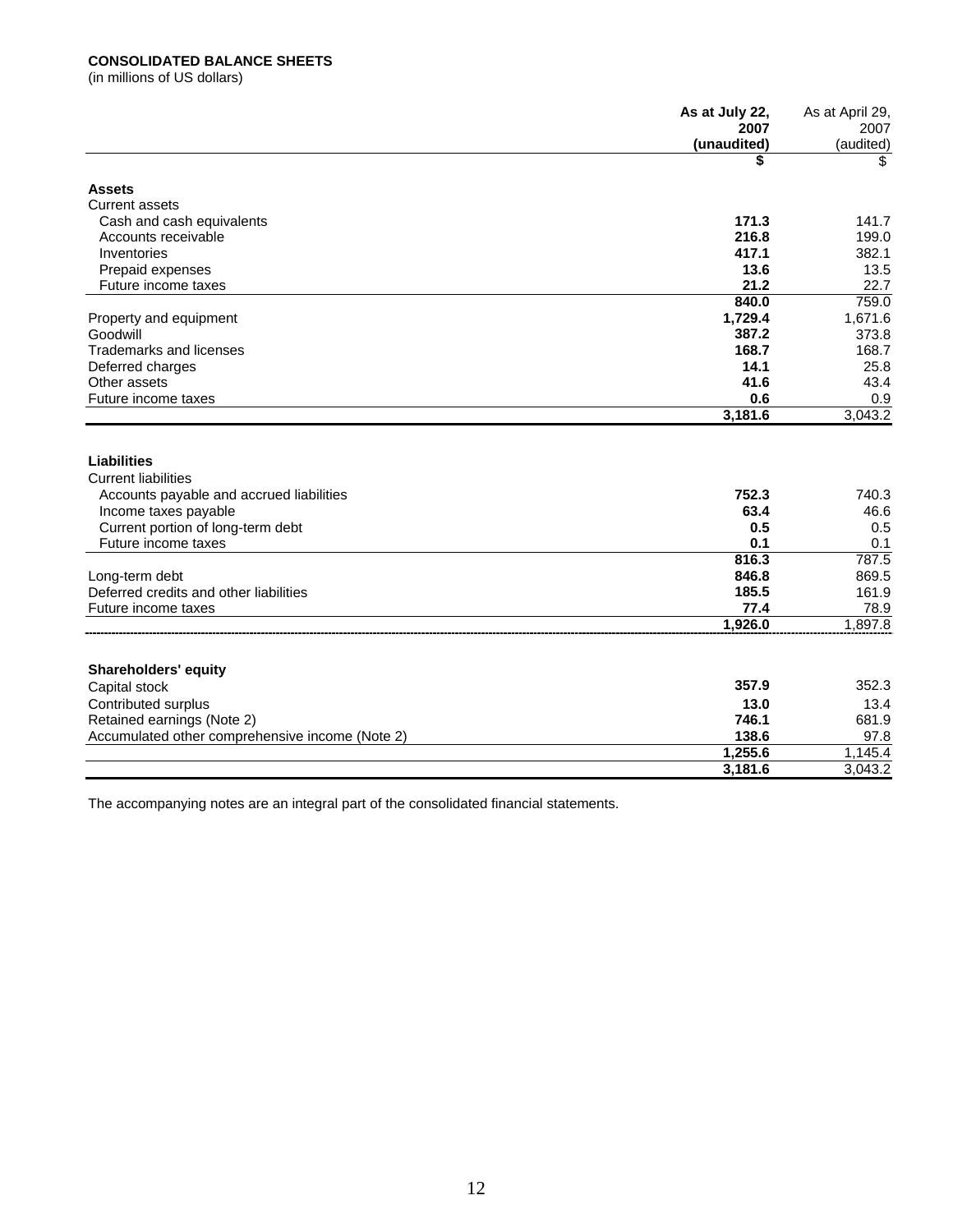(in millions of US dollars, except per share amounts, unaudited)

#### **1. CONSOLIDATED FINANCIAL STATEMENTS PRESENTATION**

The unaudited interim consolidated financial statements have been prepared by the Company in accordance with Canadian generally accepted accounting principles. These consolidated financial statements were prepared in accordance with the same accounting policies and methods as the audited annual consolidated financial statements for the year ended April 29, 2007, with the exception of the accounting changes described in Note 2 below. The unaudited interim consolidated financial statements should be read in conjunction with the audited annual consolidated financial statements and notes thereto in the Company's 2007 Annual Report (the 2007 Annual Report). The results of operations for the interim periods presented do not necessarily reflect results expected for the full year.

The Company's business follows a seasonal pattern. The busiest period is the first half-year of each fiscal year, which includes summer's sales.

#### **2. ACCOUNTING CHANGES**

#### **Financial Instruments – Recognition and Measurement**

On April 30, 2007, the Company adopted Canadian Institute of Chartered Accountants (CICA) Handbook Section 3855 "Financial Instruments – Recognition and Measurement", which establishes standards for recognition and measurement of financial assets, financial liabilities and non-financial derivatives. This new standard must be implemented retroactively without restatement of prior periods financial statements.

The Company made the following classifications:

| <b>Financial assets and liabilities</b>   | <b>Classification</b>       | Subsequent measurement (1) | <b>Classification of gains and losses</b> |
|-------------------------------------------|-----------------------------|----------------------------|-------------------------------------------|
| Cash and cash equivalents                 | Held-for-trading            | Fair value                 | Net earnings                              |
| Accounts receivable                       | Loans and receivables       | Amortized cost             | Net earnings                              |
| Investments in publicly-traded securities | Available-for-sale          | Fair value                 | Other comprehensive income                |
| Bank indebtedness and long-term debt      | Other financial liabilities | Amortized cost             | Net earnings                              |
| Accounts payable and accrued liabilities  | Other financial liabilities | Amortized cost             | Net earnings                              |

 $<sup>(1)</sup>$  Initial measurement of all financial assets and liabilities is at fair value.</sup>

As of April 30, 2007, the impact of the implementation of the classifications described above is a \$0.5 increase in Other assets, a \$0.1 increase in the long-term Future income tax liability and a \$0.4 increase in Accumulated other comprehensive income. These adjustments relate to an investment in publicly-traded securities held by the Company. For the 12-week period ended July 22, 2007, the impact is an increase of \$0.1 in other comprehensive income.

Section 3855 also requires that transaction costs be i) recognized in income when incurred or ii) added to or deducted from the amount of the financial asset or liability to which they are directly attributable when the asset or liability is not classified as held-for-trading. The Company has deferred financing costs attributable to its Subordinated unsecured debt which were previously deferred and amortized over the term of the debt. Consequently, the Company elected to apply the accounting policy that consists of deducting financing costs from the amount of the financial liability to which they are directly attributable. As of April 30, 2007, this change resulted in a decrease of \$11.6 in Deferred charges, of \$13.1 in Long-term debt, in an increase of \$0.6 in the long-term Future income tax liability and of \$0.9 in Retained earnings. For the 12-week period ended July 22, 2007, the impact is not significant.

#### **Hedges**

Effective April 30, 2007, the Company adopted CICA Handbook Section 3865 "Hedges", which establishes circumstances under which hedge accounting may be applied. The purpose of hedge accounting is to ensure that gains, losses, revenues and expenses related to a hedging item and to the hedged item are recognized in net income in the same period.

As described in Note 4 and Note 23 of the consolidated financial statements included in the 2007 Annual Report, the Company uses interest rate swaps as part of its program for managing the interest rate of its Subordinated unsecured debt. These interest rate swaps have been designated and documented as an effective fair value hedge of the Subordinated unsecured debt. Under the new standard, changes in the fair value of the swaps and the debt are recognized in net income, counterbalancing each other, with the exception of any ineffective portion of the hedging relationship. On the balance sheet, the fair value of the interest swaps is recorded in Other assets if it is favourable for the Company or in Deferred credits and other liabilities if it is unfavourable for the Company.

The Company also designates its entire US dollars denominated long-term debt as a foreign exchange hedge of its net investment in its U.S. self-sustaining subsidiaries. Accordingly, corresponding foreign exchange gains and losses are recorded in Accumulated other comprehensive income in the Shareholders' equity to offset the foreign currency translation adjustments on the investments.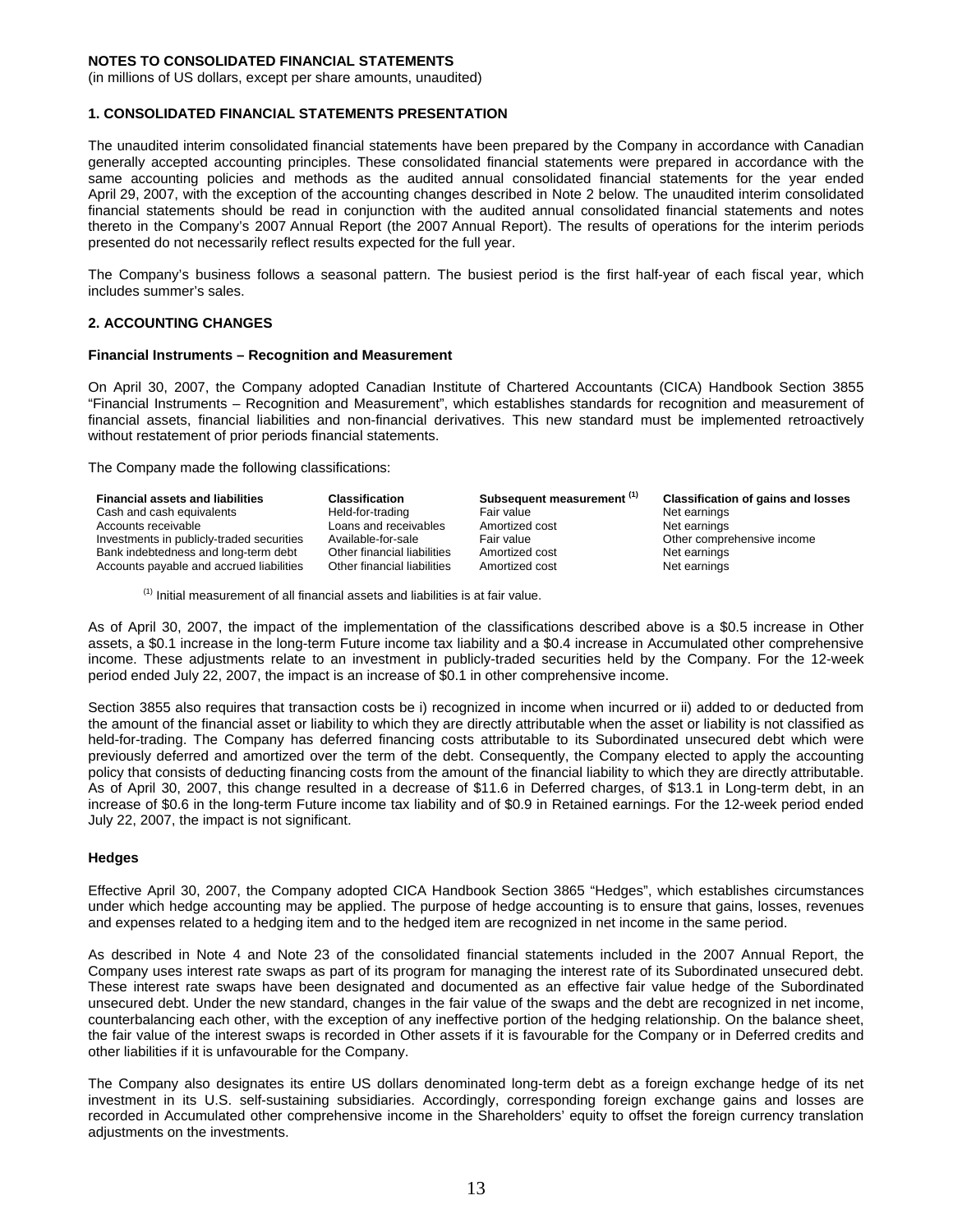(in millions of US dollars, except per share amounts, unaudited)

As of April 30, 2007, these changes resulted in an increase of \$14.9 in Deferred credits other long-term liabilities and in a decrease of \$14.9 in Long-term debt.

#### **Comprehensive Income**

On April 30, 2007, the Company adopted CICA Handbook Section 1530 "Comprehensive Income". This Section introduces a new financial statement which presents the change in equity of an enterprise from transactions and other events and circumstances from non-owner sources. These transactions include net changes in unrealized gains and losses on translating Canadian and corporate operations into the reporting currency as well as unrealized gains and losses related to changes in the fair value of certain financial instruments that are not recorded in net earnings. These two types of transactions are recorded in Other comprehensive income.

The result of the implementation of this new standard is that, beginning in the first quarter of fiscal 2008, the Company includes, in its consolidated financial statements, a consolidated statement of comprehensive income while the cumulative net changes in other comprehensive income are included in Accumulated other comprehensive income, which is presented as a new category of Shareholders' equity. Consequently, an amount of \$97.8 presented in cumulative translation adjustments as at April 29, 2007 has been reclassified to Accumulated other comprehensive income.

#### **Disclosure and presentation**

On April 30, 2007, the Company adopted CICA Handbook Section 3861 "Financial Instruments – Disclosure and Presentation", which replaces Section 3860, of the same name. Section 3861 establishes standards for presentation of financial instruments and non-financial derivatives, and identifies the information that should be disclosed about them.

### **Equity**

Effective April 30, 2007, the Company adopted CICA Handbook Section 3251 "Equity", which replaces Section 3250 "Surplus". This new section establishes standards for the presentation of equity and changes in equity during the reporting period and requires the Company to present separately equity components and changes in equity arising from i) net earnings; ii) other comprehensive income; iii) other changes in retained earnings; iv) changes in contributed surplus; v) changes in share capital; and vi) changes in reserves.

#### **3. BUSINESS ACQUISITIONS**

Effective June 5, 2007, the Company purchased 28 company-operated stores and five land parcels from Sterling Stores LLC. The acquired stores operate under the Sterling banner in northwest Ohio, United States.

In addition, during the 12-week period ended July 22, 2007, the Company purchased four stores through four distinct transactions.

These acquisitions were settled for a total cash consideration of \$53.8, including direct acquisition costs. The preliminary allocations of the purchase price of the acquisitions were established based on available information and on the basis of preliminary evaluations and assumptions management believes to be reasonable. Since the Company has not completed its fair value assessment of assets acquired, the preliminary allocations are subject to adjustments to the fair value of the assets and liabilities until the process is completed. The preliminary allocations are based on the estimated fair values on the dates of acquisition:

|                                                              | \$   |
|--------------------------------------------------------------|------|
| Tangible assets acquired                                     |      |
| Inventories                                                  | 3.1  |
| Property and equipment                                       | 47.0 |
| Total tangible assets                                        | 50.1 |
| Liabilities assumed                                          |      |
| Accounts payable and accrued liabilities                     | 0.3  |
| Deferred credits and other liabilities                       | 0.5  |
| <b>Total liabilities</b>                                     | 0.8  |
| Net tangible assets acquired                                 | 49.3 |
| Non-compete agreements                                       | 1.0  |
| Goodwill                                                     | 3.5  |
| Total consideration paid, including direct acquisition costs | 53.8 |

The Company expects that approximately \$2.4 of the goodwill related to these transactions will be deductible for tax purposes.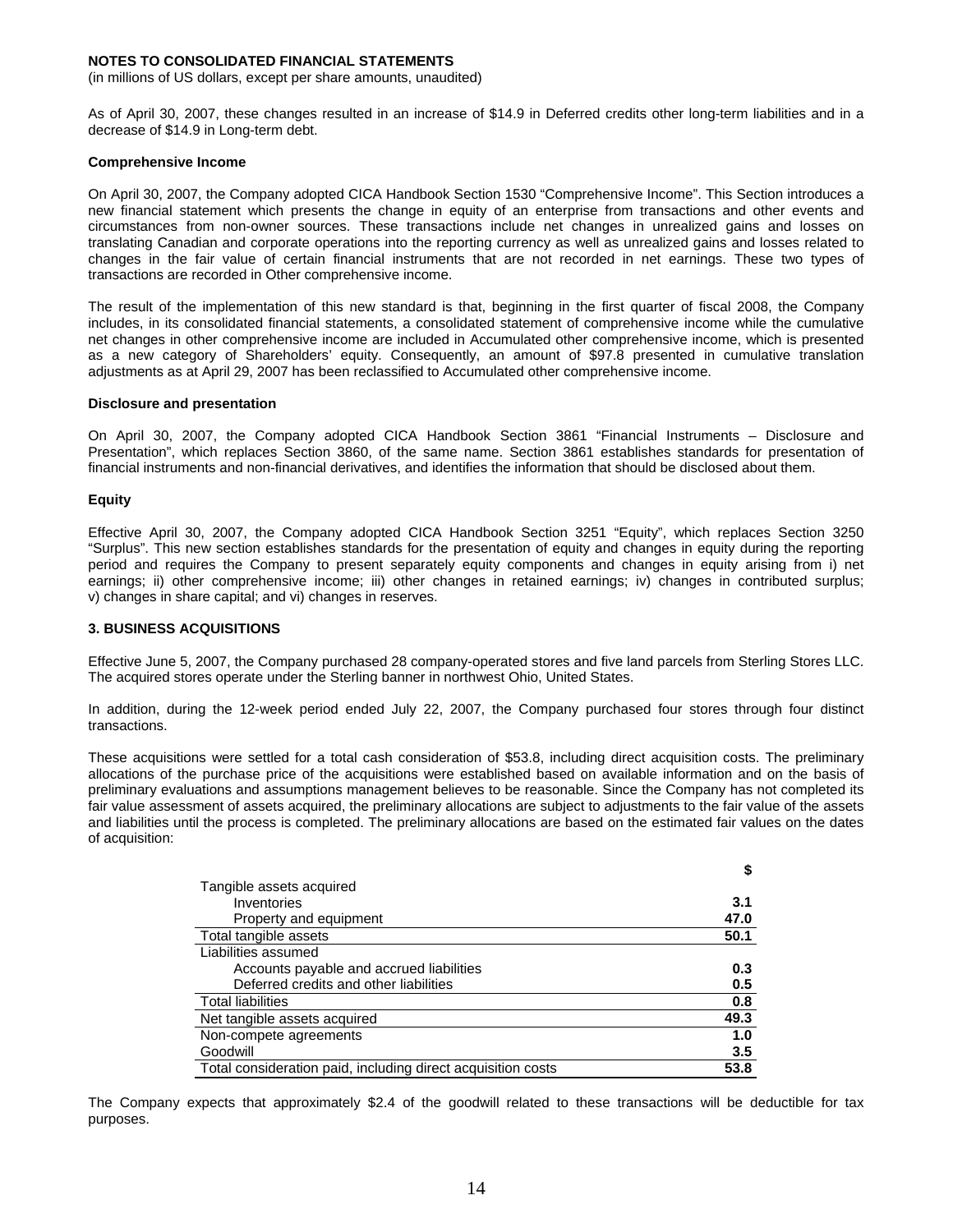(in millions of US dollars, except per share amounts, unaudited)

#### **4. NET EARNINGS PER SHARE**

|                                                                  | 12-week period<br>ended July 22, 2007 |                                                               |                                     | 12-week period<br>ended July 23, 2006 |                                                        |                              |  |
|------------------------------------------------------------------|---------------------------------------|---------------------------------------------------------------|-------------------------------------|---------------------------------------|--------------------------------------------------------|------------------------------|--|
|                                                                  | <b>Net</b><br>earnings                | <b>Weighted average</b><br>number of shares<br>(in thousands) | <b>Net</b><br>earnings<br>per share | Net<br>earnings                       | Weighted average<br>number of shares<br>(in thousands) | Net<br>earnings<br>per share |  |
|                                                                  |                                       |                                                               |                                     |                                       |                                                        | \$                           |  |
| Basic net earnings attributable to<br>Class A and B shareholders | 69.1                                  | 202.599                                                       | 0.34                                | 44.6                                  | 202.041                                                | 0.22                         |  |
| Dilutive effect of stock options                                 |                                       | 5.570                                                         | (0.01)                              |                                       | 6.084                                                  | (0.01)                       |  |
| Diluted net earnings available for<br>Class A and B shareholders | 69.1                                  | 208.169                                                       | 0.33                                | 44.6                                  | 208.125                                                | 0.21                         |  |

A total of 610,645 stock options are excluded from the calculation of the diluted net earnings per share due to their antidilutive effect for the 12-week period ended July 22, 2007. There are 230,600 stock options excluded from the calculation for the 12-week period ended July 23, 2006.

### **5. CAPITAL STOCK**

As at July 22, 2007, the Company has 56,175,312 (56,232,652 as at July 23, 2006) issued and outstanding Class A multiple voting shares each comprising ten votes per share and 146,641,334 (145,815,634 as at July 23, 2006) outstanding Class B subordinate voting shares each comprising one vote per share.

### **6. STOCK-BASED COMPENSATION AND OTHER STOCK-BASED PAYMENTS**

As at July 22, 2007, 8,820,715 stock options for the purchase of Class B subordinate voting shares are outstanding (9,299,780 as at July 23, 2006). These stock options can be gradually exercised at various dates until May 15, 2017, at an exercise price varying from Cdn\$2.38 to Cdn\$25.71. Three series of stock options totaling 95,000 stock options at exercise prices ranging from Cdn\$23.35 to Cdn\$23.54 were granted since the beginning of the fiscal year.

For the 12-week period ended July 22, 2007, the stock-based compensation costs amount to \$1.1. For the 12-week period ended July 23, 2006, the stock-based compensation costs amount to \$1.0.

The fair value of stock options granted is estimated at the grant date using the Black & Scholes option pricing model on the basis of the following weighted average assumptions for the stock options granted during the period:

- risk-free interest rate of 4.23%;
- $\Box$  expected life of 8 years;
- □ expected volatility of 32%;
- □ expected quarterly dividend of Cdn\$0.03 per share.

The weighted average fair value of stock options granted since the beginning of the year is Cdn\$10.06 (Cdn\$11.70 as at July 23, 2006). A description of the Company's stock-based compensation plan is included in Note 20 of the consolidated financial statements presented in the 2007 Annual Report.

#### **7. EMPLOYEE FUTURE BENEFITS**

For the 12-week period ended July 22, 2007, the Company's total net pension expense included in its consolidated statement of earnings amounts to \$1.4. For the corresponding 12-week period ended July 23, 2006, the expense is \$1.2. The Company's pension plans are described in Note 21 of the consolidated financial statements presented in the 2007 Annual Report.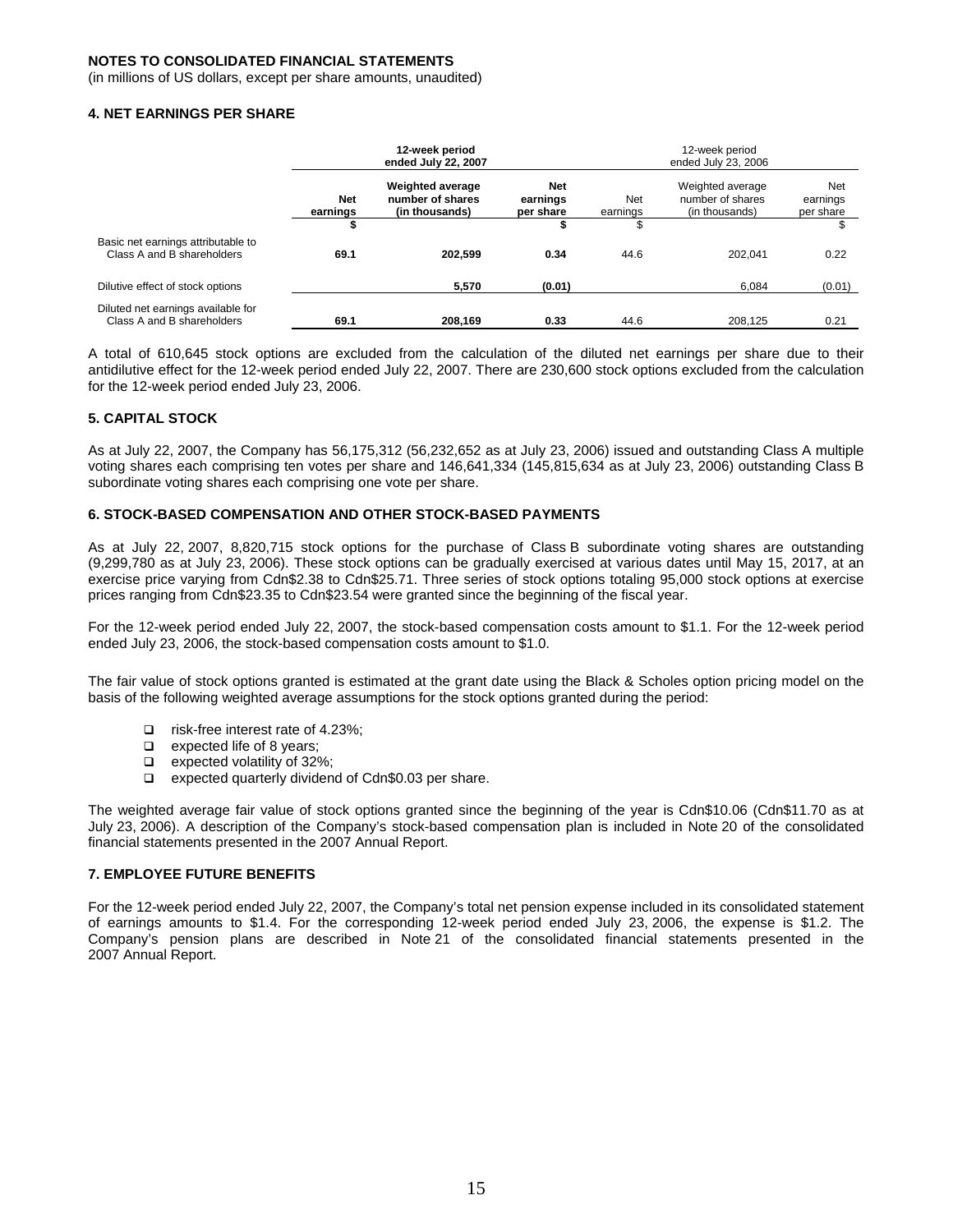(in millions of US dollars, except per share amounts, unaudited)

#### **8. SEGMENTED INFORMATION**

The Company operates convenience stores in the United States and in Canada. It essentially operates in one reportable segment, the sale of goods for immediate consumption, services and motor fuel through company-operated stores or franchise and affiliated operations. It operates a convenience store chain under several banners, including Couche-Tard, Mac's and Circle K. Revenues from outside sources mainly fall into two categories: merchandise and services and motor fuel.

The following table provides the information on the principal revenue classes as well as geographic information:

|                                                     | 12-week period<br>ended July 22, 2007 |        | 12-week period<br>ended July 23, 2006 |                      |        |         |
|-----------------------------------------------------|---------------------------------------|--------|---------------------------------------|----------------------|--------|---------|
|                                                     | <b>United States</b>                  | Canada | <b>Total</b>                          | <b>United States</b> | Canada | Total   |
|                                                     |                                       |        | \$                                    | \$                   |        | S       |
| <b>External customer</b><br>revenues <sup>(a)</sup> |                                       |        |                                       |                      |        |         |
| Merchandise and services                            | 838.5                                 | 424.1  | 1.262.6                               | 705.5                | 387.7  | 1,093.2 |
| Motor fuel                                          | 2.022.3                               | 288.6  | 2.310.9                               | 1.520.7              | 243.2  | 1,763.9 |
|                                                     | 2,860.8                               | 712.7  | 3,573.5                               | 2.226.2              | 630.9  | 2,857.1 |
| <b>Gross Profit</b>                                 |                                       |        |                                       |                      |        |         |
| Merchandise and services                            | 273.8                                 | 147.5  | 421.3                                 | 237.2                | 135.4  | 372.6   |
| Motor fuel                                          | 109.5                                 | 18.2   | 127.7                                 | 70.3                 | 15.4   | 85.7    |
|                                                     | 383.3                                 | 165.7  | 549.0                                 | 307.5                | 150.8  | 458.3   |
| Property and equipment and                          |                                       |        |                                       |                      |        |         |
| goodwill <sup>(a)</sup>                             | 1.619.0                               | 497.5  | 2,116.5                               | 922.6                | 451.7  | 1,374.3 |

(a) Geographic areas are determined according to where the Company generates operating income (where the sale takes place) and according to the location of the property and equipment and goodwill.

### **9. INCOME TAXES**

On June 9, 2006, the Government of Québec adopted Bill 15 in the National Assembly of Québec, regarding amendments to the Taxation Act and other legislative provisions. As a result, for the 12-week period ended July 23, 2006, the Company has recorded an unusual retroactive income tax expense of \$9.9. This legislative modification will not have a significant impact on the effective income tax rate of the Company in the future.

### **10. RECENTLY ISSUED ACCOUNTING STANDARDS NOT YET IMPLEMENTED**

#### **Capital disclosures and financial instruments disclosures and presentation**

In December 2006, the CICA issued three new standards: Section 3862 "Financial Instruments – Disclosures", Section 3863 "Financial Instruments – Presentation" and Section 1535 "Capital Disclosures". These three new standards are applicable to fiscal years beginning on or after October 1, 2007.

Section 3862 describes the required disclosures related to the significance of financial instruments on the entity's financial position and performance and the nature and extent of risks arising from financial instruments to which the entity is exposed and how the entity manages those risks. This Section complements principles of recognition, measurement and presentation of financial instruments of Section 3855 "Financial Instruments – Recognition and Measurement", 3863 "Financial Instruments – Presentation" and 3865 "Hedges".

Section 3863 establishes standards for presentation of financial instruments and non-financial derivatives. It complements standards of Section 3861 "Financial Instruments – Disclosure and Presentation".

Section 1535 establishes standards for disclosing information about an entity's capital and how it is managed to enable users of financial statements to evaluate the entity's objectives, policies and procedures for managing capital.

The Company will implement these three new standards in its first quarter of fiscal year 2009 and is currently evaluating the impact of their adoption on its consolidated financial statements.

#### **Inventories**

In June 2007, the CICA issued Handbook Section 3031 "Inventories", in replacing Section 3030, of the same name. The new section provides guidance on the basis and method of measurement of inventories and allows for reversal of previous writedowns. Finally, the section also establishes new standards on disclosure of accounting policies used, carrying amounts, amounts recognized as an expense, write-downs and the amount of any reversal of any write-downs.